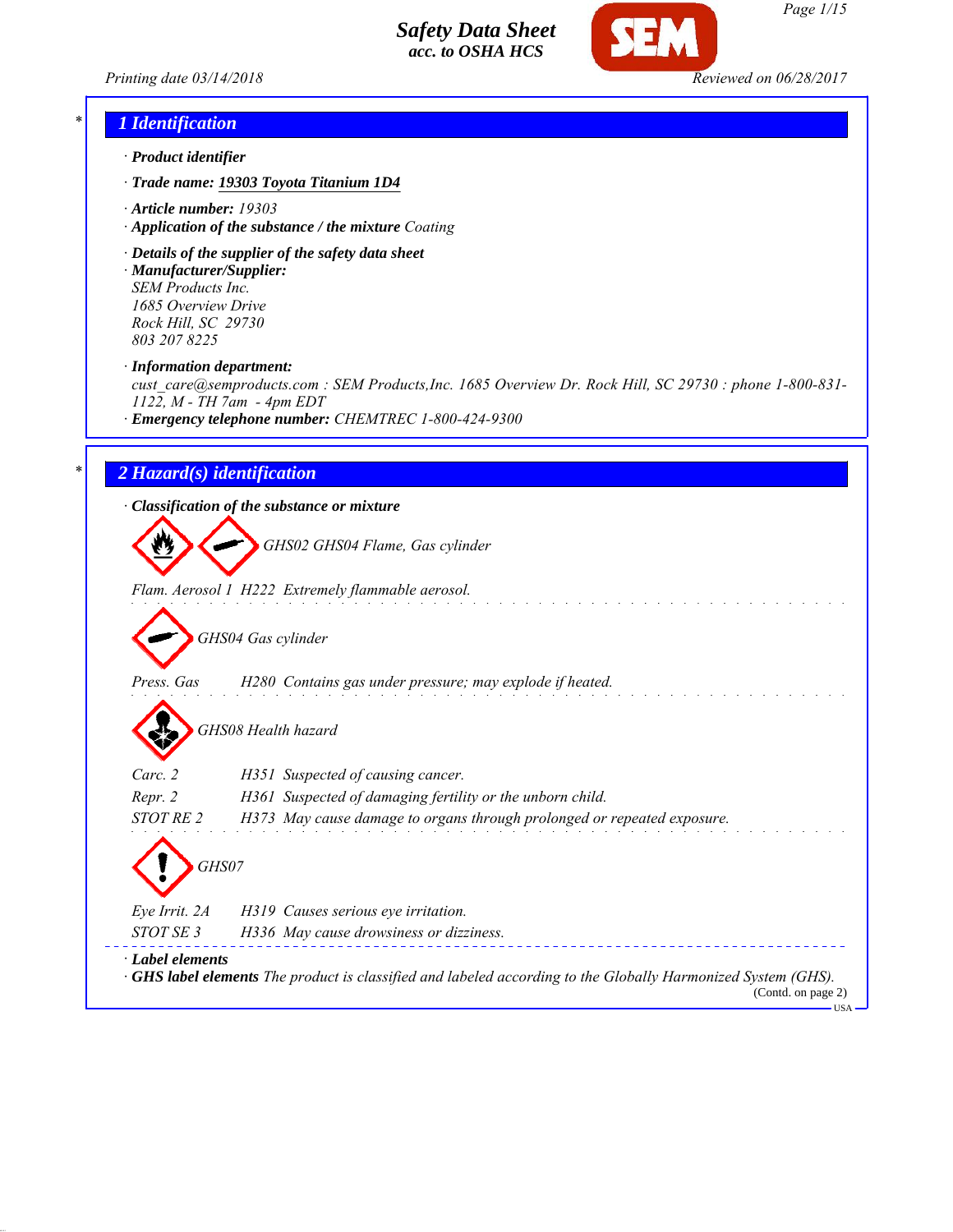*Printing date 03/14/2018 Reviewed on 06/28/2017*

*Trade name: 19303 Toyota Titanium 1D4*





(Contd. on page 3)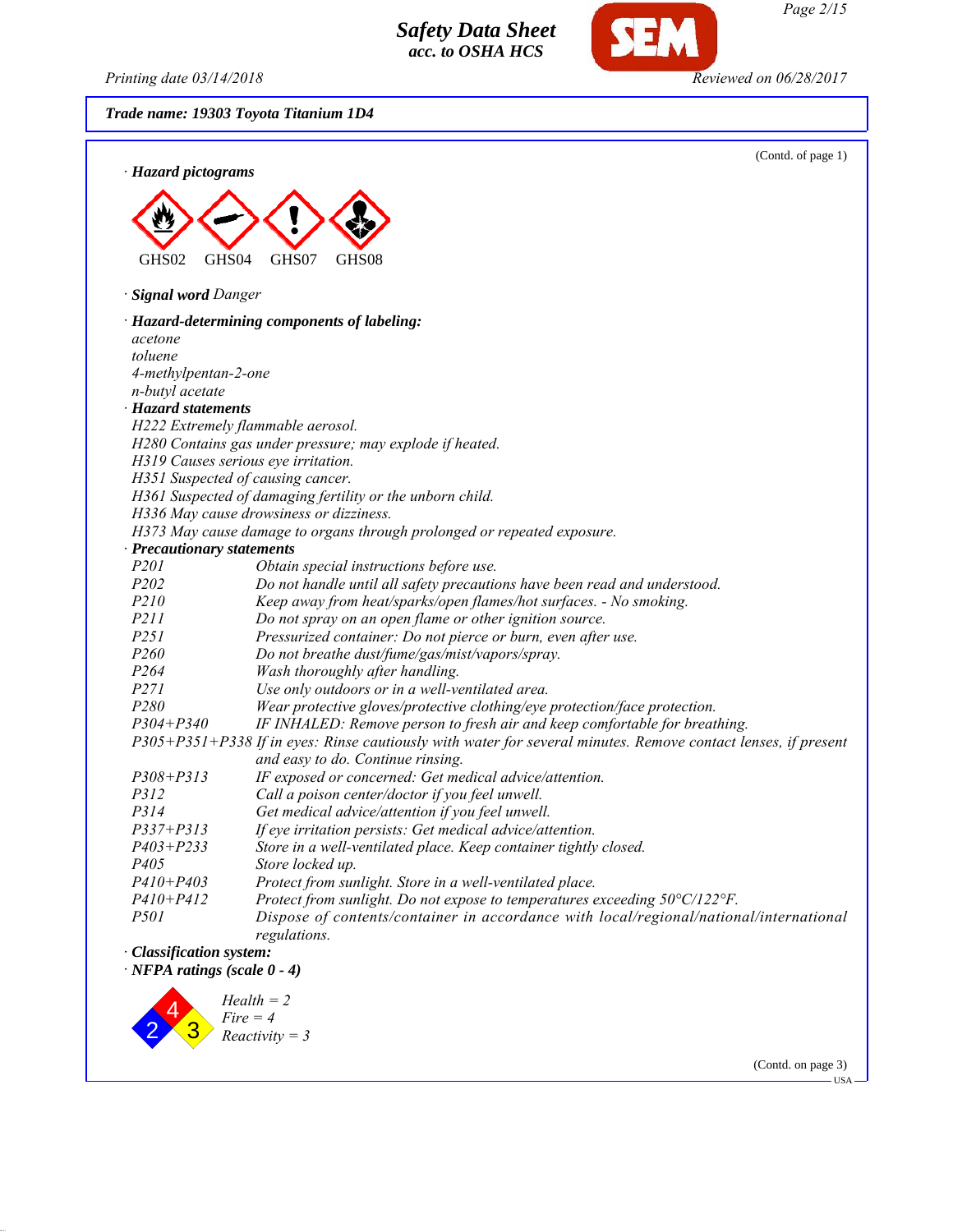*Printing date 03/14/2018 Reviewed on 06/28/2017*

# *Trade name: 19303 Toyota Titanium 1D4*

(Contd. of page 2)

*· HMIS-ratings (scale 0 - 4)*



*· Other hazards*

*· Results of PBT and vPvB assessment*

- *· PBT: Not applicable.*
- *· vPvB: Not applicable.*

# *\* 3 Composition/information on ingredients*

*· Chemical characterization: Mixtures*

*· Description:*

*Mixture: consisting of the following components. Weight percentages*

| · Dangerous components: |                                                  |                           |
|-------------------------|--------------------------------------------------|---------------------------|
| $67-64-1$ acetone       |                                                  | $13 - 30\%$               |
|                         | 68476-86-8 Petroleum gases, liquefied, sweetened | $13 - 30\%$               |
|                         | $\sqrt{123-86-4}$ n-butyl acetate                | $10 - 13%$                |
|                         | 108-65-6 2-methoxy-1-methylethyl acetate         | $\overline{\geq}7 < 10\%$ |
|                         | $110-19-0$ isobutyl acetate                      | $5 - 7\%$                 |
| 108-88-3 toluene        |                                                  | $1.5 - 5\%$               |
|                         | 763-69-9 ethyl 3-ethoxypropionate                | $1.5 - 5\%$               |
|                         | $7429 - 90 - 5$ aluminium                        | $1.5 - 5\%$               |
|                         | 108-10-1 4-methylpentan-2-one                    | $1 - 1.5\%$               |
|                         | $100-41-4$ ethylbenzene                          | $\geq 0.1 - 51\%$         |

# *\* 4 First-aid measures*

- *· After inhalation: Supply fresh air; consult doctor in case of complaints.*
- *· After skin contact: Generally the product does not irritate the skin.*
- *· After eye contact:*
- *Rinse opened eye for several minutes under running water. If symptoms persist, consult a doctor.*
- *· After swallowing: If symptoms persist consult doctor.*
- *· Information for doctor:*
- *· Most important symptoms and effects, both acute and delayed No further relevant information available.*
- *· Indication of any immediate medical attention and special treatment needed*

*No further relevant information available.*

# *\* 5 Fire-fighting measures*

- *· Extinguishing media*
- *· Suitable extinguishing agents:*

*CO2, extinguishing powder or water spray. Fight larger fires with water spray or alcohol resistant foam.*

(Contd. on page 4)

*<sup>·</sup> Description of first aid measures*

USA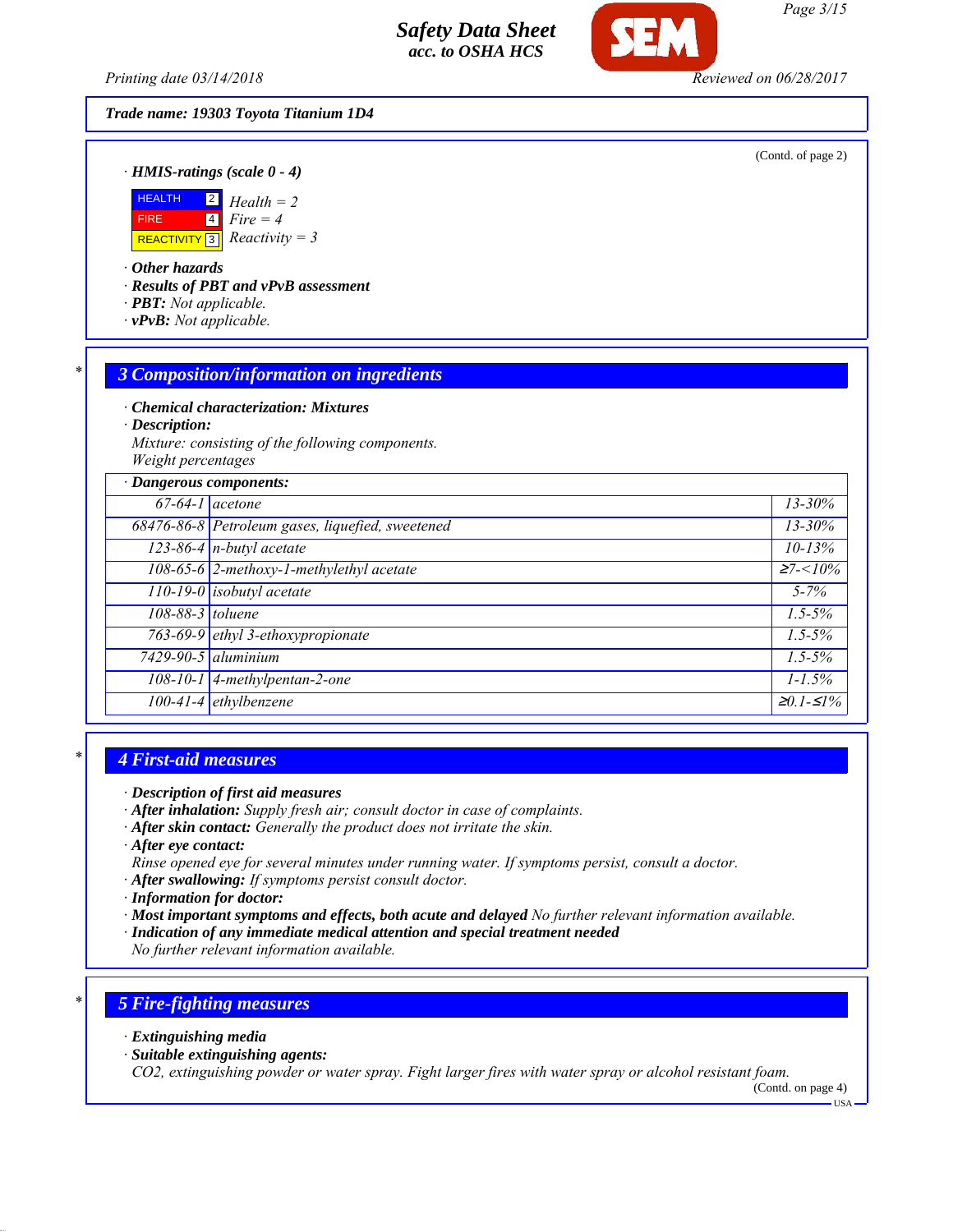*· Special hazards arising from the substance or mixture No further relevant information available.*

*· Protective equipment: Wear self-contained respiratory protective device.*

*Printing date 03/14/2018 Reviewed on 06/28/2017*

*· Advice for firefighters*

**SEM** 

*Trade name: 19303 Toyota Titanium 1D4*

*\* 6 Accidental release measures*

| · Reference to other sections<br>See Section 7 for information on safe handling.<br>See Section 8 for information on personal protection equipment.<br>See Section 13 for disposal information.<br>· Protective Action Criteria for Chemicals<br>$67-64-1$ acetone<br>$123-86-4$ n-butyl acetate<br>108-65-6 2-methoxy-1-methylethyl acetate<br>$110-19-0$ isobutyl acetate<br>108-88-3 toluene<br>763-69-9 ethyl 3-ethoxypropionate<br>108-10-1 4-methylpentan-2-one<br>$110-43-0$ heptan-2-one<br>$1330 - 20 - 7$ xylene<br>100-41-4 ethylbenzene<br>$71 - 36 - 3$ butan-1-ol<br>25322-68-3 Polyethylene glycol<br>1333-86-4 Carbon black<br>7727-43-7 barium sulphate, natural<br>$\overline{67-64-1}$ acetone<br>123-86-4 $n$ -butyl acetate<br>108-65-6 2-methoxy-1-methylethyl acetate<br>$110-19-0$ isobutyl acetate<br>108-88-3 toluene | Dispose contaminated material as waste according to item 13.<br>Ensure adequate ventilation. |                                        |                               |
|-------------------------------------------------------------------------------------------------------------------------------------------------------------------------------------------------------------------------------------------------------------------------------------------------------------------------------------------------------------------------------------------------------------------------------------------------------------------------------------------------------------------------------------------------------------------------------------------------------------------------------------------------------------------------------------------------------------------------------------------------------------------------------------------------------------------------------------------------|----------------------------------------------------------------------------------------------|----------------------------------------|-------------------------------|
|                                                                                                                                                                                                                                                                                                                                                                                                                                                                                                                                                                                                                                                                                                                                                                                                                                                 |                                                                                              |                                        |                               |
|                                                                                                                                                                                                                                                                                                                                                                                                                                                                                                                                                                                                                                                                                                                                                                                                                                                 |                                                                                              |                                        |                               |
| $\overline{PAC-1}$ :                                                                                                                                                                                                                                                                                                                                                                                                                                                                                                                                                                                                                                                                                                                                                                                                                            |                                                                                              |                                        |                               |
| $\cdot$ PAC-2:                                                                                                                                                                                                                                                                                                                                                                                                                                                                                                                                                                                                                                                                                                                                                                                                                                  |                                                                                              |                                        |                               |
|                                                                                                                                                                                                                                                                                                                                                                                                                                                                                                                                                                                                                                                                                                                                                                                                                                                 |                                                                                              |                                        |                               |
|                                                                                                                                                                                                                                                                                                                                                                                                                                                                                                                                                                                                                                                                                                                                                                                                                                                 |                                                                                              |                                        | 200 ppm                       |
|                                                                                                                                                                                                                                                                                                                                                                                                                                                                                                                                                                                                                                                                                                                                                                                                                                                 |                                                                                              |                                        | 5 ppm                         |
|                                                                                                                                                                                                                                                                                                                                                                                                                                                                                                                                                                                                                                                                                                                                                                                                                                                 |                                                                                              |                                        | $\overline{50}$ ppm           |
|                                                                                                                                                                                                                                                                                                                                                                                                                                                                                                                                                                                                                                                                                                                                                                                                                                                 |                                                                                              |                                        | $\frac{1}{450}$ ppm           |
|                                                                                                                                                                                                                                                                                                                                                                                                                                                                                                                                                                                                                                                                                                                                                                                                                                                 |                                                                                              |                                        | 67 ppm                        |
|                                                                                                                                                                                                                                                                                                                                                                                                                                                                                                                                                                                                                                                                                                                                                                                                                                                 |                                                                                              |                                        | $1.6$ ppm                     |
|                                                                                                                                                                                                                                                                                                                                                                                                                                                                                                                                                                                                                                                                                                                                                                                                                                                 |                                                                                              |                                        | $75$ ppm                      |
|                                                                                                                                                                                                                                                                                                                                                                                                                                                                                                                                                                                                                                                                                                                                                                                                                                                 |                                                                                              |                                        | $150$ ppm                     |
|                                                                                                                                                                                                                                                                                                                                                                                                                                                                                                                                                                                                                                                                                                                                                                                                                                                 |                                                                                              |                                        | 130 ppm                       |
|                                                                                                                                                                                                                                                                                                                                                                                                                                                                                                                                                                                                                                                                                                                                                                                                                                                 |                                                                                              |                                        | $33$ ppm                      |
|                                                                                                                                                                                                                                                                                                                                                                                                                                                                                                                                                                                                                                                                                                                                                                                                                                                 |                                                                                              |                                        | 60 ppm                        |
|                                                                                                                                                                                                                                                                                                                                                                                                                                                                                                                                                                                                                                                                                                                                                                                                                                                 |                                                                                              |                                        | $\frac{30 \text{ mg/m}^3}{ }$ |
|                                                                                                                                                                                                                                                                                                                                                                                                                                                                                                                                                                                                                                                                                                                                                                                                                                                 |                                                                                              |                                        | $9 \frac{mg}{m^3}$            |
|                                                                                                                                                                                                                                                                                                                                                                                                                                                                                                                                                                                                                                                                                                                                                                                                                                                 |                                                                                              |                                        | 15 $mg/m^3$                   |
|                                                                                                                                                                                                                                                                                                                                                                                                                                                                                                                                                                                                                                                                                                                                                                                                                                                 |                                                                                              |                                        |                               |
|                                                                                                                                                                                                                                                                                                                                                                                                                                                                                                                                                                                                                                                                                                                                                                                                                                                 |                                                                                              | $3200*ppm$                             |                               |
|                                                                                                                                                                                                                                                                                                                                                                                                                                                                                                                                                                                                                                                                                                                                                                                                                                                 |                                                                                              | 200 ppm                                |                               |
|                                                                                                                                                                                                                                                                                                                                                                                                                                                                                                                                                                                                                                                                                                                                                                                                                                                 |                                                                                              | $1,000$ ppm                            |                               |
|                                                                                                                                                                                                                                                                                                                                                                                                                                                                                                                                                                                                                                                                                                                                                                                                                                                 |                                                                                              | $\frac{1300*ppm}{2}$                   |                               |
|                                                                                                                                                                                                                                                                                                                                                                                                                                                                                                                                                                                                                                                                                                                                                                                                                                                 |                                                                                              | $\overline{560}$ ppm                   |                               |
| 763-69-9 ethyl 3-ethoxypropionate                                                                                                                                                                                                                                                                                                                                                                                                                                                                                                                                                                                                                                                                                                                                                                                                               |                                                                                              | 18 ppm                                 |                               |
| $108-10-1$ 4-methylpentan-2-one                                                                                                                                                                                                                                                                                                                                                                                                                                                                                                                                                                                                                                                                                                                                                                                                                 |                                                                                              | 500 ppm                                |                               |
| $110-43-0$ heptan-2-one                                                                                                                                                                                                                                                                                                                                                                                                                                                                                                                                                                                                                                                                                                                                                                                                                         |                                                                                              | $\overline{670}$ ppm                   |                               |
| 1330-20-7 xylene                                                                                                                                                                                                                                                                                                                                                                                                                                                                                                                                                                                                                                                                                                                                                                                                                                |                                                                                              | $920*ppm$                              |                               |
| 100-41-4 ethylbenzene                                                                                                                                                                                                                                                                                                                                                                                                                                                                                                                                                                                                                                                                                                                                                                                                                           |                                                                                              | $1100*ppm$                             |                               |
| $71 - 36 - 3$ butan-1-ol                                                                                                                                                                                                                                                                                                                                                                                                                                                                                                                                                                                                                                                                                                                                                                                                                        |                                                                                              | 800 ppm                                |                               |
|                                                                                                                                                                                                                                                                                                                                                                                                                                                                                                                                                                                                                                                                                                                                                                                                                                                 |                                                                                              | $\overline{(\text{Contd. on page 5})}$ |                               |

(Contd. of page 3)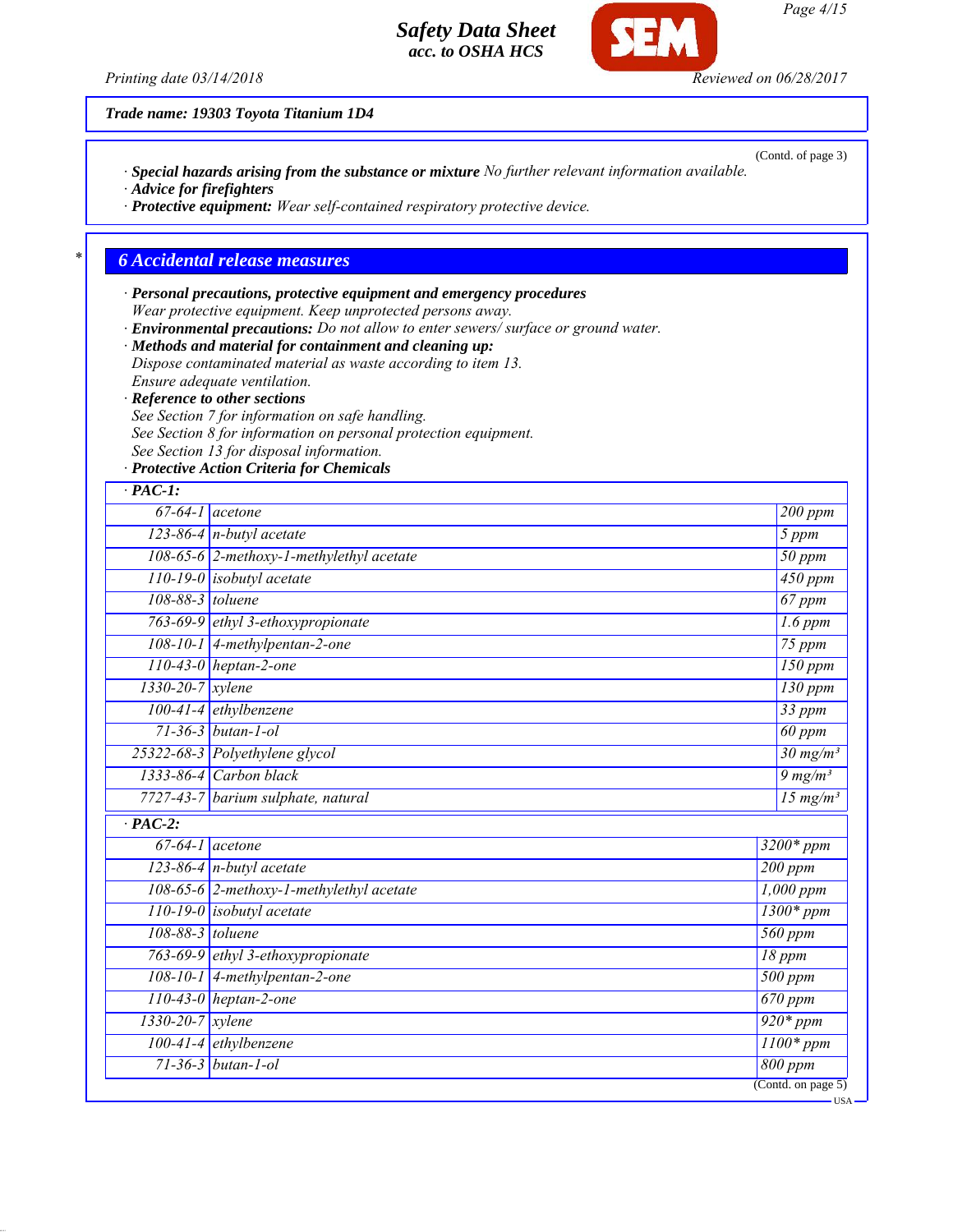

#### *Trade name: 19303 Toyota Titanium 1D4*

|                               |                                            | (Contd. of page 4)                 |
|-------------------------------|--------------------------------------------|------------------------------------|
|                               | 25322-68-3 Polyethylene glycol             | $1,300$ mg/m <sup>3</sup>          |
|                               | $1333-86-4$ Carbon black                   | 99 mg/m <sup>3</sup>               |
|                               | 7727-43-7 barium sulphate, natural         | $\frac{170 \text{ mg}}{m^3}$       |
| $\cdot$ PAC-3:                |                                            |                                    |
| $67-64-1$ acetone             |                                            | $5700*$ ppm                        |
|                               | $123-86-4$ n-butyl acetate                 | $3000*$ ppm                        |
|                               | $108-65-6$ 2-methoxy-1-methylethyl acetate | $5000*$ ppm                        |
|                               | $\overline{110-19-0}$ isobutyl acetate     | $7500**$ ppm                       |
| $108-88-3$ toluene            |                                            | $3700*$ ppm                        |
|                               | 763-69-9 ethyl 3-ethoxypropionate          | $110$ ppm                          |
|                               | $108-10-1$ 4-methylpentan-2-one            | $3000*$ ppm                        |
|                               | $110-43-0$ heptan-2-one                    | $4000*ppm$                         |
| $1330 - 20 - 7$ <i>xylene</i> |                                            | $2500*$ ppm                        |
|                               | $100-41-4$ ethylbenzene                    | $\overline{1800}$ * ppm            |
|                               | $71 - 36 - 3$ butan-1-ol                   | $8000**$ ppm                       |
|                               | 25322-68-3 Polyethylene glycol             | $7,700$ mg/m <sup>3</sup>          |
|                               | $1333-86-4$ Carbon black                   | 590 mg/ $m^3$                      |
|                               | 7727-43-7 barium sulphate, natural         | $\overline{990}$ mg/m <sup>3</sup> |
|                               |                                            |                                    |

### *\* 7 Handling and storage*

#### *· Handling:*

*· Precautions for safe handling No special measures required.*

*· Information about protection against explosions and fires:*

*Do not spray on a naked flame or any incandescent material.*

*Keep ignition sources away - Do not smoke.*

*Pressurized container: protect from sunlight and do not expose to temperatures exceeding 50°C, i.e. electric lights. Do not pierce or burn, even after use.*

- *· Conditions for safe storage, including any incompatibilities*
- *· Storage:*
- *· Requirements to be met by storerooms and receptacles:*
- *Observe official regulations on storing packagings with pressurized containers.*
- *· Information about storage in one common storage facility: Store away from oxidizing agents.*
- *· Further information about storage conditions: Keep receptacle tightly sealed.*
- *· Specific end use(s) No further relevant information available.*

# *\* 8 Exposure controls/personal protection*

*· Additional information about design of technical systems: No further data; see item 7.*

*· Control parameters*

*· Components with limit values that require monitoring at the workplace:*

*The following constituents are the only constituents of the product which have a PEL, TLV or other recommended exposure limit.*

*At this time, the other constituents have no known exposure limits.*

(Contd. on page 6)

*Page 5/15*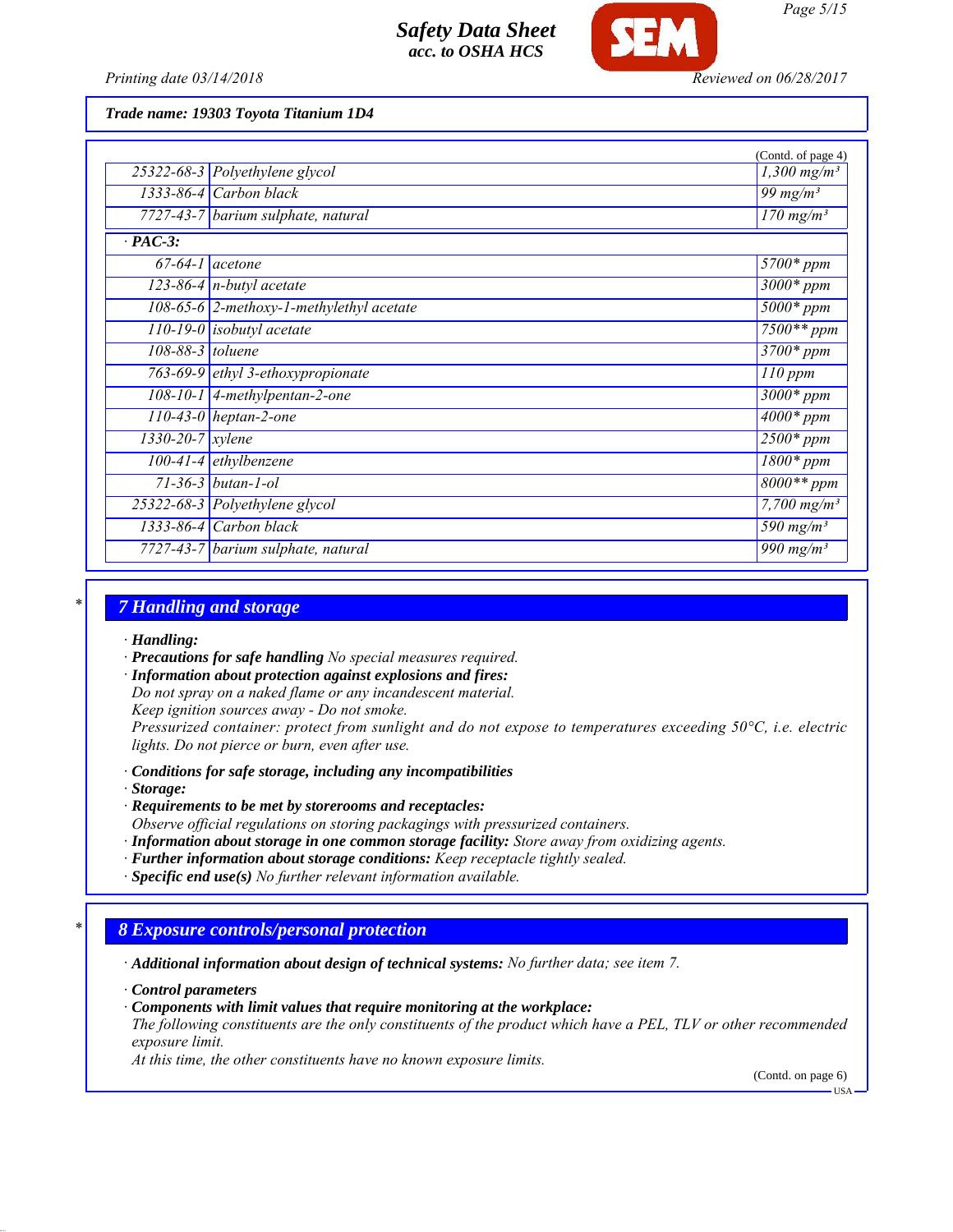

SEM

# *Trade name: 19303 Toyota Titanium 1D4*

|            | $67-64-1$ acetone                                                                                        |  |
|------------|----------------------------------------------------------------------------------------------------------|--|
| PEL        | Long-term value: $2400$ mg/m <sup>3</sup> , 1000 ppm                                                     |  |
| REL        | Long-term value: 590 mg/m <sup>3</sup> , 250 ppm                                                         |  |
|            |                                                                                                          |  |
| TLV        | Short-term value: $1187$ mg/m <sup>3</sup> , 500 ppm<br>Long-term value: 594 mg/m <sup>3</sup> , 250 ppm |  |
|            | <b>BEI</b>                                                                                               |  |
|            | 123-86-4 n-butyl acetate                                                                                 |  |
| PEL        | Long-term value: $710$ mg/m <sup>3</sup> , $150$ ppm                                                     |  |
|            | Long-term value: $950$ mg/m <sup>3</sup> , 200 ppm                                                       |  |
| REL        |                                                                                                          |  |
| TLV        | Short-term value: $712$ mg/m <sup>3</sup> , 150 ppm<br>Long-term value: 238 mg/m <sup>3</sup> , 50 ppm   |  |
|            | 108-65-6 2-methoxy-1-methylethyl acetate                                                                 |  |
|            | WEEL Long-term value: 50 ppm                                                                             |  |
|            | 110-19-0 isobutyl acetate                                                                                |  |
| PEL        | Long-term value: $700$ mg/m <sup>3</sup> , 150 ppm                                                       |  |
| <b>REL</b> | Long-term value: $700$ mg/m <sup>3</sup> , 150 ppm                                                       |  |
| TLV        | Short-term value: 712 mg/m <sup>3</sup> , 150 ppm                                                        |  |
|            | Long-term value: $238$ mg/m <sup>3</sup> , 50 ppm                                                        |  |
|            | 108-88-3 toluene                                                                                         |  |
| <b>PEL</b> | Long-term value: 200 ppm                                                                                 |  |
|            | Ceiling limit value: 300; 500* ppm                                                                       |  |
|            | *10-min peak per 8-hr shift                                                                              |  |
| <b>REL</b> | Short-term value: 560 mg/m <sup>3</sup> , 150 ppm                                                        |  |
|            | Long-term value: 375 mg/m <sup>3</sup> , 100 ppm                                                         |  |
| TLV        | Long-term value: 75 mg/m <sup>3</sup> , 20 ppm<br><b>BEI</b>                                             |  |
|            | 108-10-1 4-methylpentan-2-one                                                                            |  |
| <b>PEL</b> | Long-term value: 410 mg/m <sup>3</sup> , 100 ppm                                                         |  |
| <b>REL</b> | Short-term value: $300$ mg/m <sup>3</sup> , 75 ppm                                                       |  |
|            | Long-term value: $205$ mg/m <sup>3</sup> , 50 ppm                                                        |  |
| TLV        | Short-term value: 307 mg/m <sup>3</sup> , 75 ppm                                                         |  |
|            | Long-term value: 82 mg/m <sup>3</sup> , 20 ppm                                                           |  |
|            | BEI                                                                                                      |  |
|            | 100-41-4 ethylbenzene                                                                                    |  |
| PEL        | Long-term value: 435 mg/m <sup>3</sup> , 100 ppm                                                         |  |
| <b>REL</b> | Short-term value: $545$ mg/m <sup>3</sup> , 125 ppm                                                      |  |
|            | Long-term value: 435 mg/m <sup>3</sup> , 100 ppm                                                         |  |
| TLV        | Long-term value: 87 mg/m <sup>3</sup> , 20 ppm<br>BEI                                                    |  |
|            | · Ingredients with biological limit values:                                                              |  |
|            | 67-64-1 acetone                                                                                          |  |
|            | $BEI$ 50 mg/L                                                                                            |  |
|            | Medium: urine                                                                                            |  |
|            | Time: end of shift                                                                                       |  |
|            | Parameter: Acetone (nonspecific)                                                                         |  |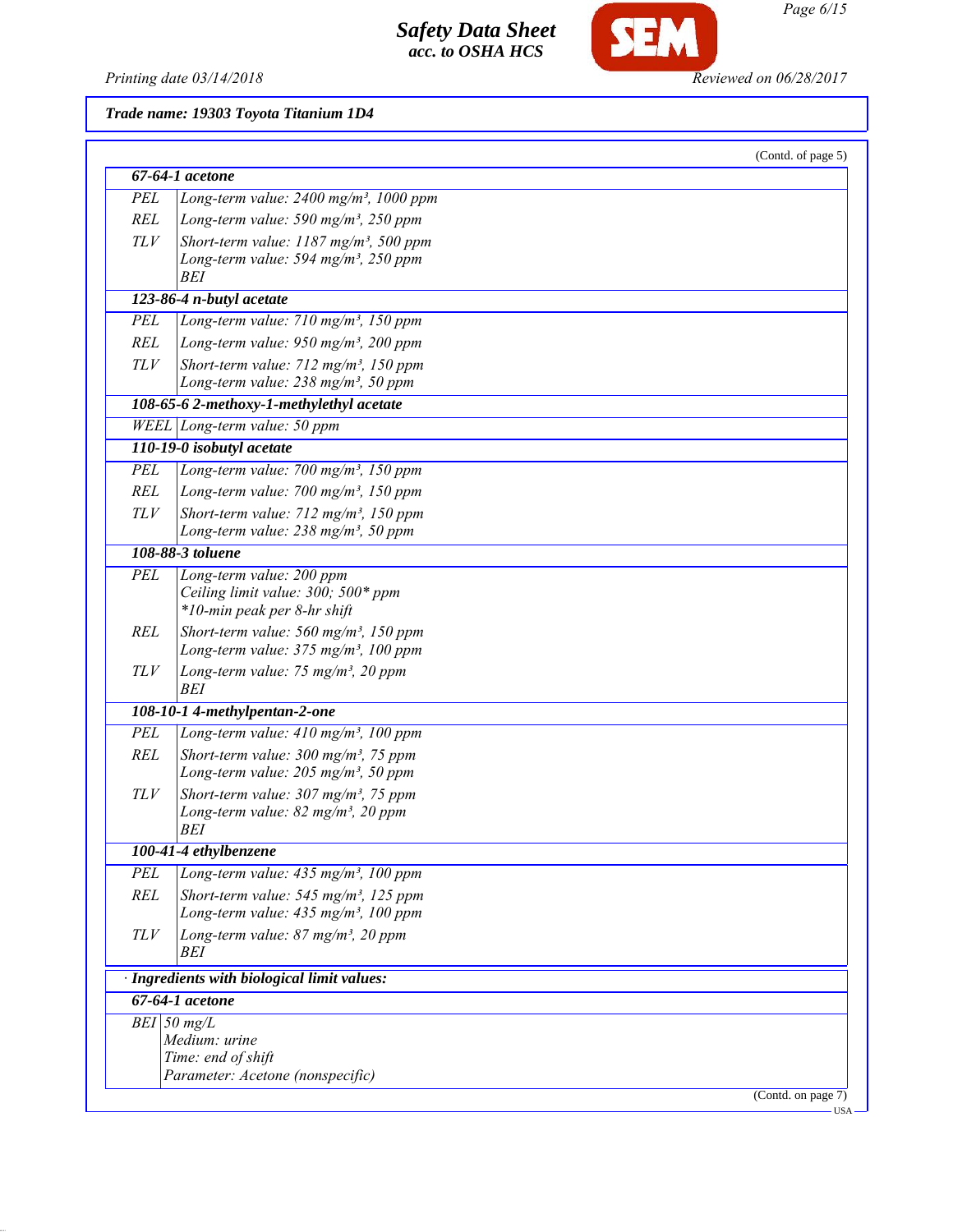*Printing date 03/14/2018 Reviewed on 06/28/2017*

SEM

# *Trade name: 19303 Toyota Titanium 1D4*

|                                                                                                                                        | (Contd. of page 6) |
|----------------------------------------------------------------------------------------------------------------------------------------|--------------------|
| 108-88-3 toluene                                                                                                                       |                    |
| $BEI$ 0.02 mg/L                                                                                                                        |                    |
| Medium: blood                                                                                                                          |                    |
| Time: prior to last shift of workweek                                                                                                  |                    |
| Parameter: Toluene                                                                                                                     |                    |
| $0.03$ mg/L                                                                                                                            |                    |
| Medium: urine                                                                                                                          |                    |
| Time: end of shift                                                                                                                     |                    |
| Parameter: Toluene                                                                                                                     |                    |
|                                                                                                                                        |                    |
| $0.3$ mg/g creatinine                                                                                                                  |                    |
| Medium: urine                                                                                                                          |                    |
| Time: end of shift                                                                                                                     |                    |
| Parameter: o-Cresol with hydrolysis (background)                                                                                       |                    |
| 108-10-1 4-methylpentan-2-one                                                                                                          |                    |
| $BEI$ 1 mg/L                                                                                                                           |                    |
| Medium: urine                                                                                                                          |                    |
| Time: end of shift                                                                                                                     |                    |
| Parameter: MIBK                                                                                                                        |                    |
| 100-41-4 ethylbenzene                                                                                                                  |                    |
| BEI $\vert 0.7 \, \mathrm{g/g}$ creatinine                                                                                             |                    |
| Medium: urine                                                                                                                          |                    |
| Time: end of shift at end of workweek                                                                                                  |                    |
| Parameter: Sum of mandelic acid and phenylglyoxylic acid (nonspecific, semi-quantitative)                                              |                    |
|                                                                                                                                        |                    |
|                                                                                                                                        |                    |
| Medium: end-exhaled air                                                                                                                |                    |
| Time: not critical                                                                                                                     |                    |
| Parameter: Ethyl benzene (semi-quantitative)                                                                                           |                    |
| · Additional information: The lists that were valid during the creation were used as basis.                                            |                    |
| <b>Exposure controls</b>                                                                                                               |                    |
| · Personal protective equipment:                                                                                                       |                    |
| General protective and hygienic measures:                                                                                              |                    |
| Keep away from foodstuffs, beverages and feed.                                                                                         |                    |
| Immediately remove all soiled and contaminated clothing.                                                                               |                    |
| Wash hands before breaks and at the end of work.                                                                                       |                    |
| Store protective clothing separately.                                                                                                  |                    |
| Avoid contact with the eyes.                                                                                                           |                    |
| Avoid contact with the eyes and skin.                                                                                                  |                    |
| · Breathing equipment:                                                                                                                 |                    |
| In case of brief exposure or low pollution use respiratory filter device. In case of intensive or longer exposure use                  |                    |
| respiratory protective device that is independent of circulating air.                                                                  |                    |
| · Protection of hands:                                                                                                                 |                    |
| Due to missing tests no recommendation to the glove material can be given for the product/ the preparation/ the                        |                    |
| chemical mixture.<br>Selection of the glove material on consideration of the penetration times, rates of diffusion and the degradation |                    |
|                                                                                                                                        | (Contd. on page 8) |
|                                                                                                                                        | <b>USA</b>         |

*Page 7/15*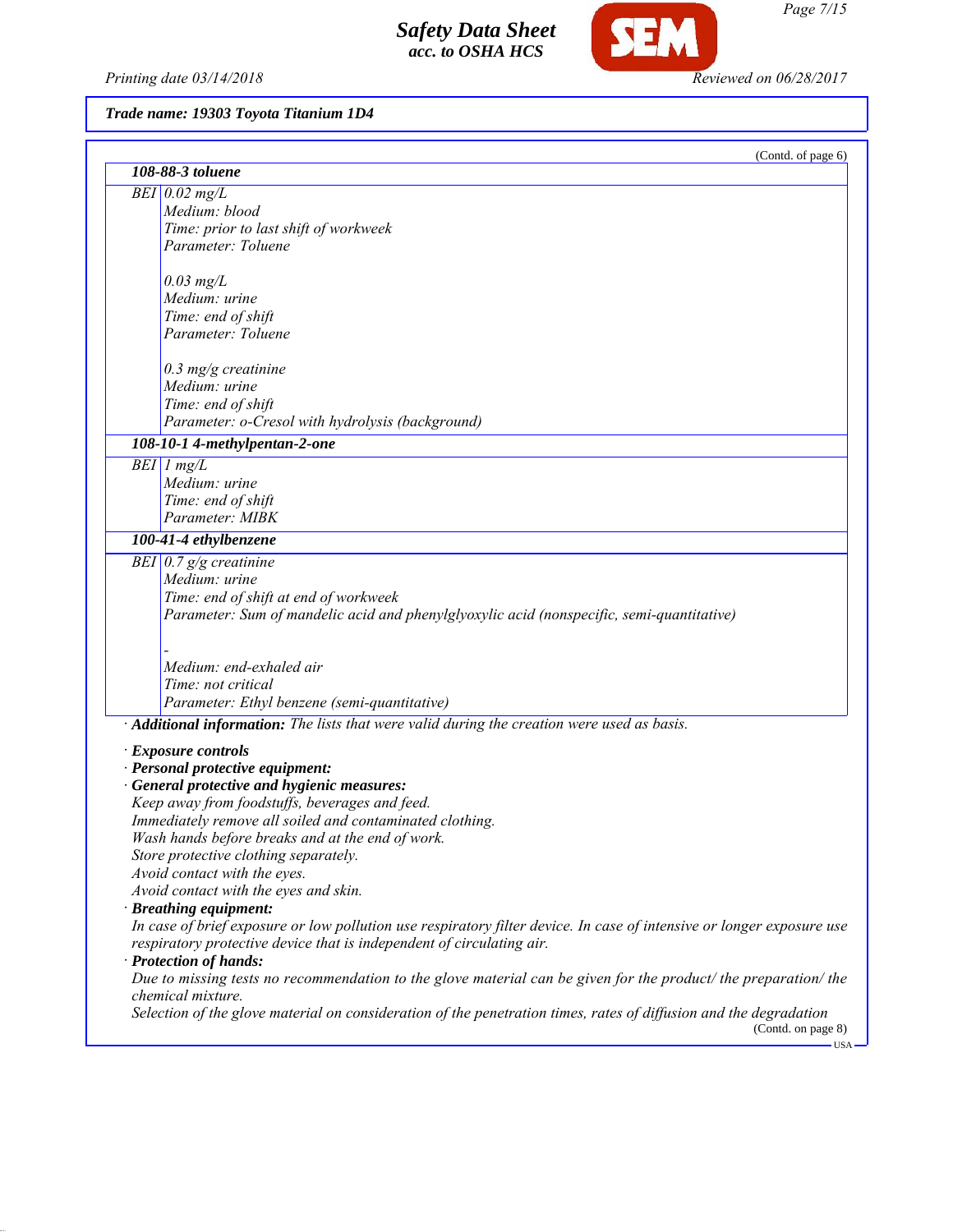*Printing date 03/14/2018 Reviewed on 06/28/2017*

## *Trade name: 19303 Toyota Titanium 1D4*

(Contd. of page 7)



*Protective gloves*

*The glove material has to be impermeable and resistant to the product/ the substance/ the preparation.*

#### *· Material of gloves*

*The selection of the suitable gloves does not only depend on the material, but also on further marks of quality and varies from manufacturer to manufacturer. As the product is a preparation of several substances, the resistance of the glove material can not be calculated in advance and has therefore to be checked prior to the application.*

- *· Penetration time of glove material*
- *The exact break trough time has to be found out by the manufacturer of the protective gloves and has to be observed.*

*· Eye protection: Safety glasses*



*Tightly sealed goggles*

| · Information on basic physical and chemical properties<br><b>General Information</b> |                                                                             |
|---------------------------------------------------------------------------------------|-----------------------------------------------------------------------------|
| $\cdot$ Appearance:                                                                   |                                                                             |
| Form:                                                                                 | Aerosol                                                                     |
| Color:                                                                                | Silver grey                                                                 |
| $\cdot$ Odor:                                                                         | Characteristic                                                              |
| · Odor threshold:                                                                     | Not determined.                                                             |
| $\cdot$ pH-value:                                                                     | Not determined.                                                             |
| Change in condition                                                                   |                                                                             |
| Melting point/Melting range:                                                          | Undetermined.                                                               |
| <b>Boiling point/Boiling range:</b>                                                   | 55.8-56.6 °C                                                                |
| · Flash point:                                                                        | $-103$ °C                                                                   |
| · Flammability (solid, gaseous):                                                      | Not applicable.                                                             |
| · Ignition temperature:                                                               | 370 °C                                                                      |
| · Decomposition temperature:                                                          | Not determined.                                                             |
| · Auto igniting:                                                                      | Product is not selfigniting.                                                |
| · Danger of explosion:                                                                | In use, may form flammable/explosive vapour-air mixture.<br>Avoid high heat |
| · Explosion limits:                                                                   |                                                                             |
| Lower:                                                                                | $1.9$ Vol $\%$                                                              |
| <b>Upper:</b>                                                                         | $13$ Vol $\%$                                                               |
| $\cdot$ Vapor pressure at 20 $\cdot$ C:                                               | $233$ $hPa$                                                                 |
| $\cdot$ Density at 20 $\textdegree$ C:                                                | $0.75416$ g/cm <sup>3</sup>                                                 |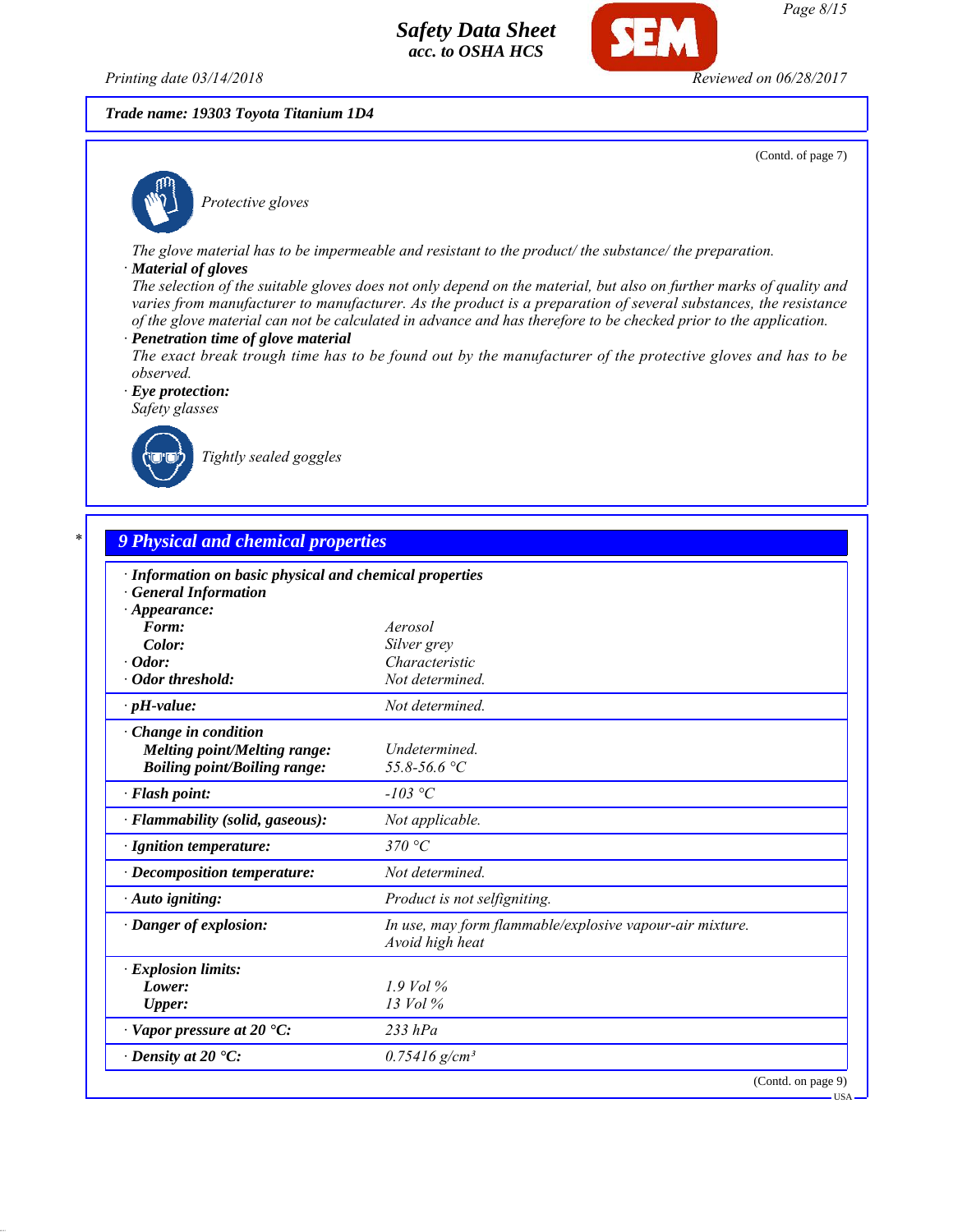

#### *Trade name: 19303 Toyota Titanium 1D4*

|                                                            |                                            | (Contd. of page 8) |
|------------------------------------------------------------|--------------------------------------------|--------------------|
| $\cdot$ Relative density                                   | Not determined.                            |                    |
| $\cdot$ Vapor density                                      | Not determined.                            |                    |
| $\cdot$ Evaporation rate                                   | Not applicable.                            |                    |
| · Solubility in / Miscibility with                         |                                            |                    |
| Water:                                                     | Not miscible or difficult to mix.          |                    |
| · Partition coefficient (n-octanol/water): Not determined. |                                            |                    |
| · Viscosity:                                               |                                            |                    |
| Dynamic:                                                   | Not determined.                            |                    |
| Kinematic:                                                 | Not determined.                            |                    |
| · Solvent content:                                         |                                            |                    |
| Organic solvents:                                          | 92.4%                                      |                    |
| <b>VOC</b> content:                                        | $62.53\%$                                  |                    |
|                                                            | 659.6 $g/l / 5.50$ lb/gl                   |                    |
| <i>Solids content:</i>                                     | $7.6\%$                                    |                    |
| Other information                                          | No further relevant information available. |                    |

# *10 Stability and reactivity*

*· Reactivity No further relevant information available.*

- *· Chemical stability*
- *· Thermal decomposition / conditions to be avoided: No decomposition if used according to specifications.*
- *· Possibility of hazardous reactions No dangerous reactions known.*
- *· Conditions to avoid No further relevant information available.*
- *· Incompatible materials: No further relevant information available.*
- *· Hazardous decomposition products:*
- *Nitrogen oxides*
- *Hydrocarbons*

*Carbon monoxide and carbon dioxide*

# *\* 11 Toxicological information*

#### *· Information on toxicological effects*

*· Acute toxicity:*

### *· LD/LC50 values that are relevant for classification:*

# *108-88-3 toluene*

| Oral   | LD50 | $\frac{5,000 \text{ mg/kg}}{(\text{rat})}$     |
|--------|------|------------------------------------------------|
| Dermal | LD50 | $12.124$ mg/kg (rabbit)                        |
|        |      | Inhalative $LC50/4 h \, 5,320 \, mg/l$ (mouse) |

# *· Primary irritant effect:*

*· on the skin: No irritant effect.*

*· on the eye: Irritating effect.*

*· Sensitization: No sensitizing effects known.*

*· Additional toxicological information:*

*The product shows the following dangers according to internally approved calculation methods for preparations: Irritant*

(Contd. on page 10)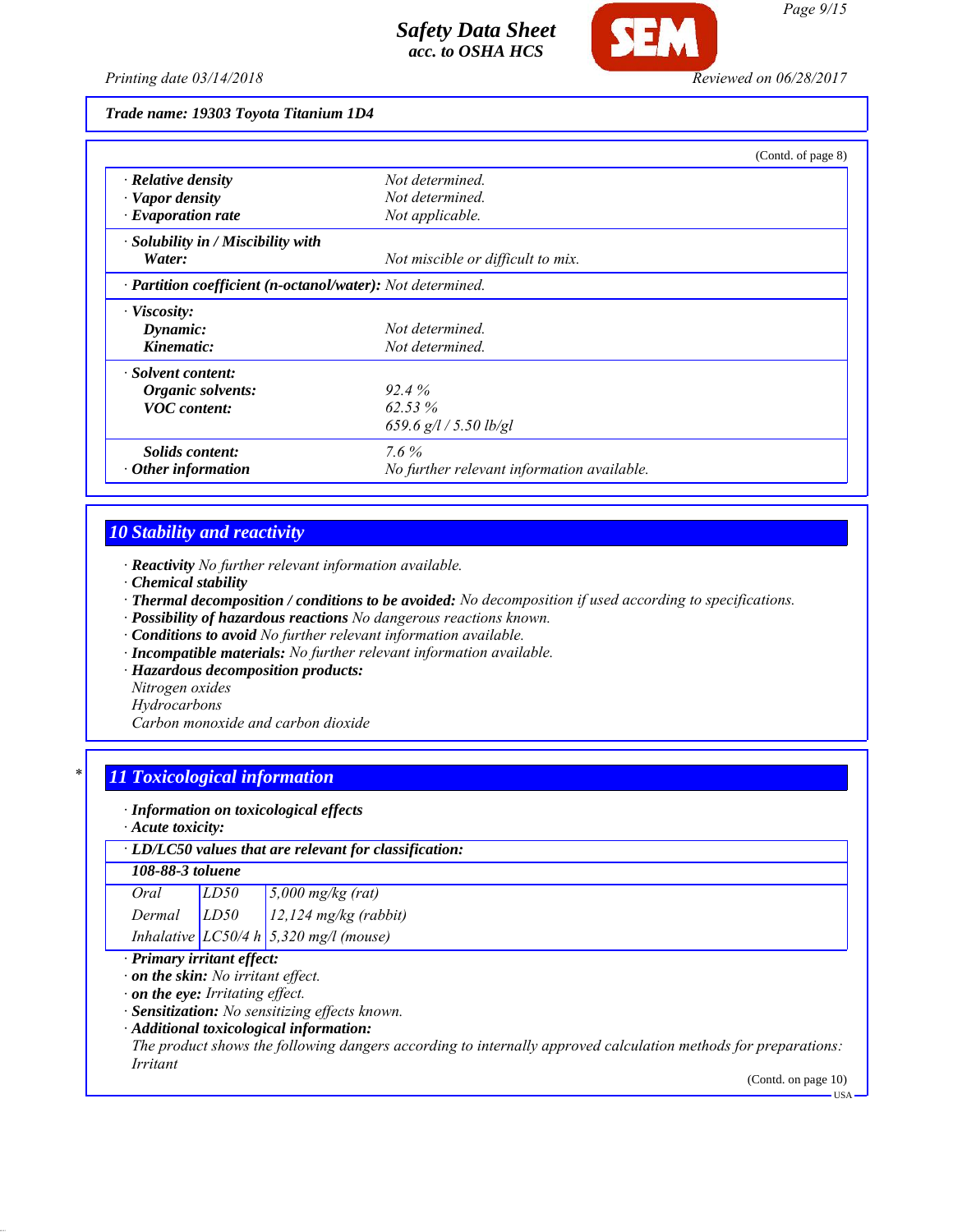

*Page 10/15*

*Printing date 03/14/2018 Reviewed on 06/28/2017*

*Trade name: 19303 Toyota Titanium 1D4*

(Contd. of page 9)

| · Carcinogenic categories                            |                                                         |                |
|------------------------------------------------------|---------------------------------------------------------|----------------|
| · IARC (International Agency for Research on Cancer) |                                                         |                |
| $108-88-3$ toluene                                   |                                                         | $\mathfrak{Z}$ |
|                                                      | $108-10-1$ 4-methylpentan-2-one                         | 2B             |
| $1330 - 20 - 7$ <i>xylene</i>                        |                                                         | $\mathfrak{Z}$ |
|                                                      | $100-41-4$ ethylbenzene                                 | 2B             |
|                                                      | $1333-86-4$ Carbon black                                | 2B             |
|                                                      | <b>NTP</b> (National Toxicology Program)                |                |
| None of the ingredients is listed.                   |                                                         |                |
|                                                      | · OSHA-Ca (Occupational Safety & Health Administration) |                |
|                                                      | None of the ingredients is listed.                      |                |

# *\* 12 Ecological information*

*· Toxicity*

- *· Aquatic toxicity: No further relevant information available.*
- *· Persistence and degradability No further relevant information available.*
- *· Behavior in environmental systems:*
- *· Bioaccumulative potential No further relevant information available.*
- *· Mobility in soil No further relevant information available.*
- *· Additional ecological information:*
- *· General notes:*
- *Water hazard class 3 (Self-assessment): extremely hazardous for water*

*Do not allow product to reach ground water, water course or sewage system, even in small quantities. Danger to drinking water if even extremely small quantities leak into the ground.*

- *· Results of PBT and vPvB assessment*
- *· PBT: Not applicable.*
- *· vPvB: Not applicable.*
- *· Other adverse effects No further relevant information available.*

# *13 Disposal considerations*

*· Waste treatment methods*

*· Recommendation:*

*Must not be disposed of together with household garbage. Do not allow product to reach sewage system.*

- *· Uncleaned packagings:*
- *· Recommendation: Disposal must be made according to official regulations.*

| $\cdot$ UN-Number               |                     |  |
|---------------------------------|---------------------|--|
| · DOT, ADR, IMDG, IATA          | <i>UN1950</i>       |  |
| $\cdot$ UN proper shipping name |                     |  |
| $\cdot$ DOT                     | Aerosols, flammable |  |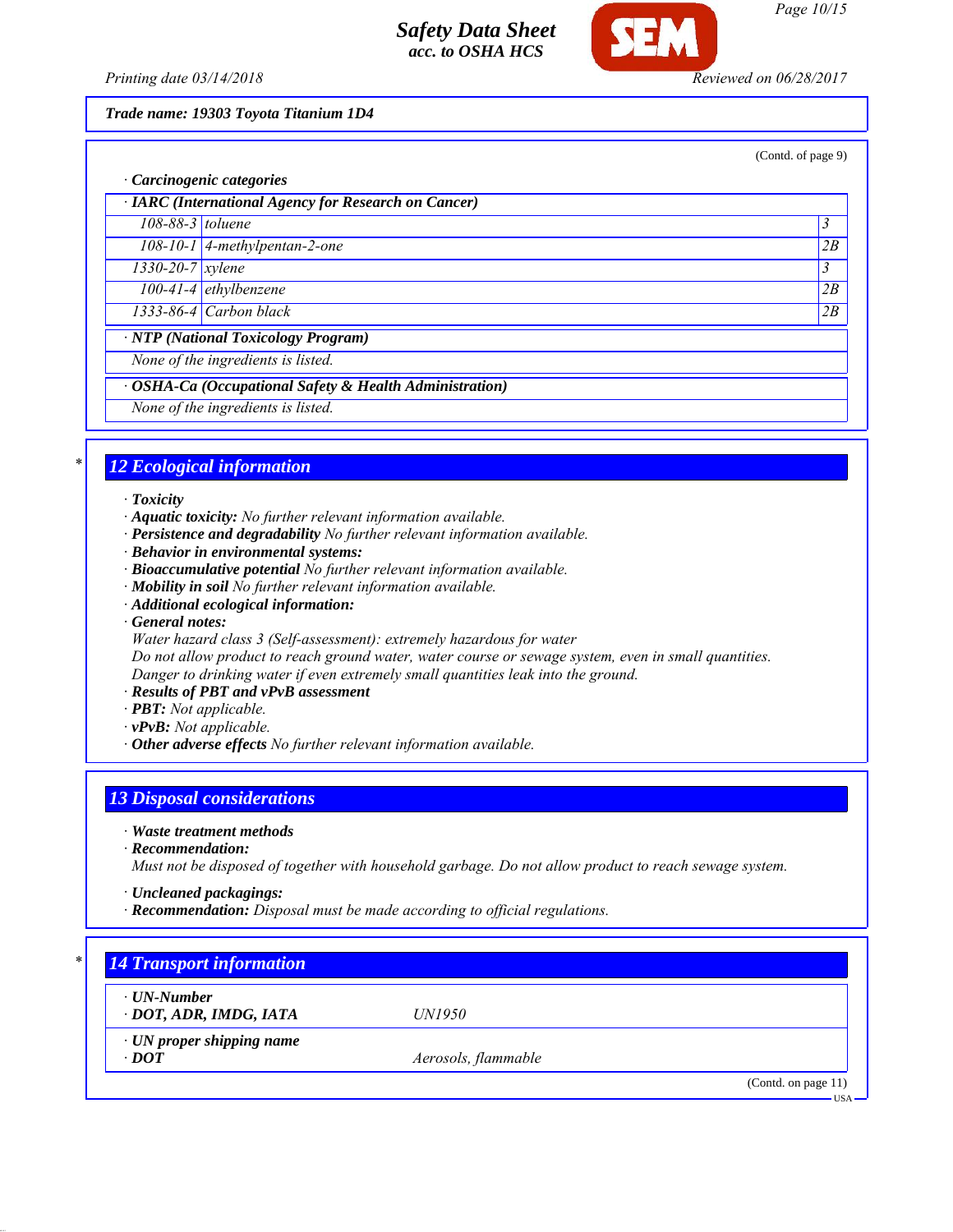

*Page 11/15*

*Printing date 03/14/2018 Reviewed on 06/28/2017*

*Trade name: 19303 Toyota Titanium 1D4*

| $\cdot$ ADR<br>$\cdot$ IMDG<br>$\cdot$ IATA                                         | 1950 Aerosols<br><b>AEROSOLS</b><br>AEROSOLS, flammable                                                                                                                                                                                                                                                                                                              |
|-------------------------------------------------------------------------------------|----------------------------------------------------------------------------------------------------------------------------------------------------------------------------------------------------------------------------------------------------------------------------------------------------------------------------------------------------------------------|
| · Transport hazard class(es)                                                        |                                                                                                                                                                                                                                                                                                                                                                      |
| $\cdot$ DOT                                                                         |                                                                                                                                                                                                                                                                                                                                                                      |
|                                                                                     |                                                                                                                                                                                                                                                                                                                                                                      |
| $\cdot$ Class                                                                       | 2.1                                                                                                                                                                                                                                                                                                                                                                  |
| $\cdot$ Label                                                                       | 2.1                                                                                                                                                                                                                                                                                                                                                                  |
| $\cdot$ ADR                                                                         |                                                                                                                                                                                                                                                                                                                                                                      |
| · Class                                                                             | 2 5F Gases                                                                                                                                                                                                                                                                                                                                                           |
| $\cdot$ <i>Label</i>                                                                | 2.1                                                                                                                                                                                                                                                                                                                                                                  |
|                                                                                     |                                                                                                                                                                                                                                                                                                                                                                      |
| · Class<br>· Label                                                                  | 2.1<br>2.1                                                                                                                                                                                                                                                                                                                                                           |
| · Packing group<br>· DOT, ADR, IMDG, IATA                                           | Void                                                                                                                                                                                                                                                                                                                                                                 |
| · Environmental hazards:<br>· Marine pollutant:                                     | No                                                                                                                                                                                                                                                                                                                                                                   |
| · Special precautions for user                                                      | Warning: Gases                                                                                                                                                                                                                                                                                                                                                       |
| · EMS Number:                                                                       | $F$ -D,S-U                                                                                                                                                                                                                                                                                                                                                           |
| · Stowage Code<br>· Segregation Code                                                | SW1 Protected from sources of heat.<br>SW22 For AEROSOLS with a maximum capacity of 1 litre:<br>Category A. For AEROSOLS with a capacity above 1 litre:<br>Category B. For WASTE AEROSOLS: Category C, Clear of living<br>quarters.<br>SG69 For AEROSOLS with a maximum capacity of 1 litre:<br>Segregation as for class 9. Stow "separated from" class 1 except for |
|                                                                                     | division 1.4. For AEROSOLS with a capacity above 1 litre:<br>Segregation as for the appropriate subdivision of class 2. For<br>WASTE AEROSOLS: Segregation as for the appropriate subdivision<br>of class 2.                                                                                                                                                         |
| · Transport in bulk according to Annex II of<br><b>MARPOL73/78 and the IBC Code</b> | Not applicable.                                                                                                                                                                                                                                                                                                                                                      |
|                                                                                     | (Contd. on page 12)                                                                                                                                                                                                                                                                                                                                                  |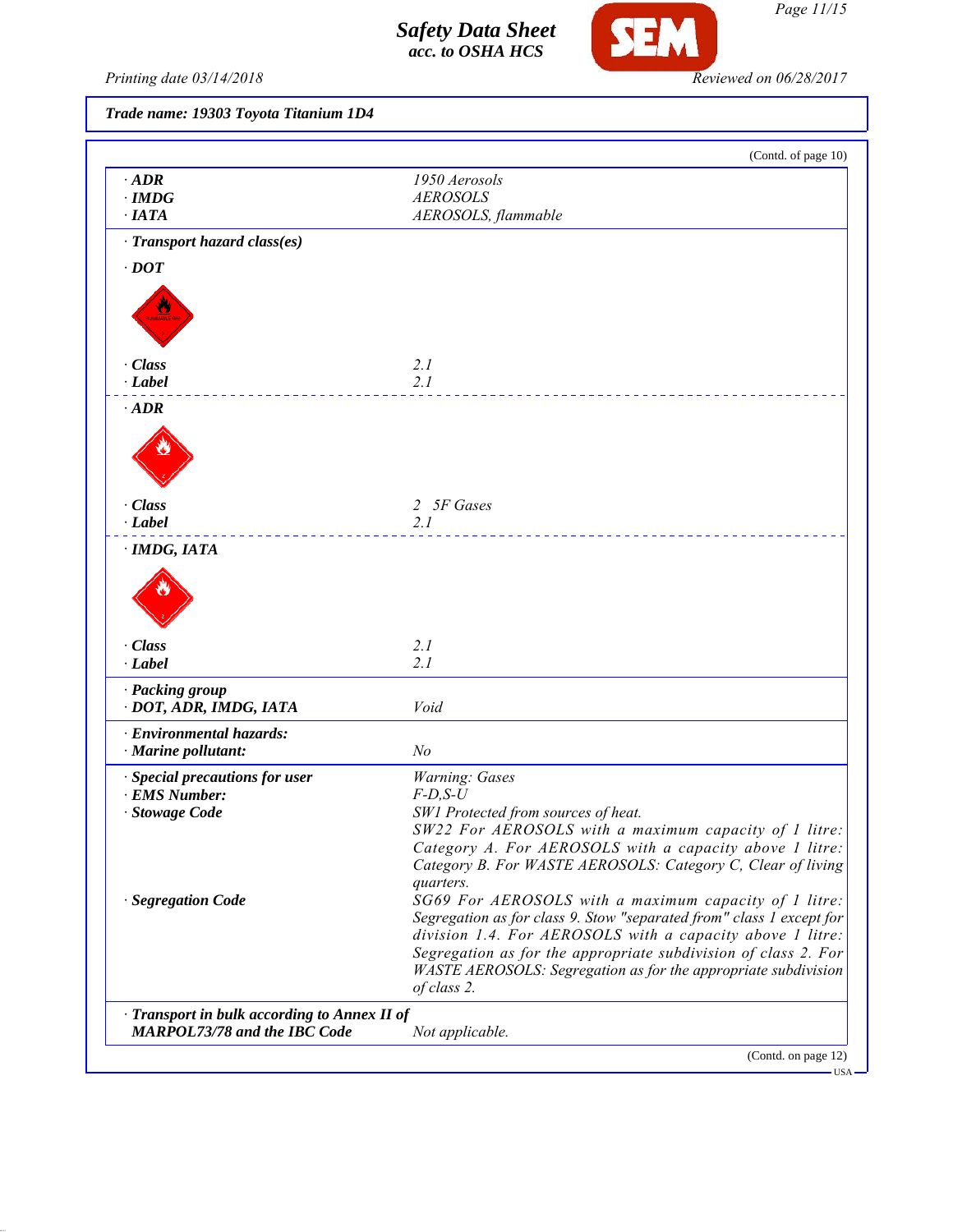

*Page 12/15*

*Printing date 03/14/2018 Reviewed on 06/28/2017*

| Trade name: 19303 Toyota Titanium 1D4 |  |  |  |
|---------------------------------------|--|--|--|
|---------------------------------------|--|--|--|

|                                     | (Contd. of page $11$ )             |
|-------------------------------------|------------------------------------|
| · Transport/Additional information: |                                    |
| $\cdot$ DOT                         | On passenger aircraft/rail: 75 kg  |
| $\cdot$ Quantity limitations        | On cargo aircraft only: 150 kg     |
| $\cdot$ ADR                         | Code: E0                           |
| $\cdot$ Excepted quantities (EQ)    | Not permitted as Excepted Quantity |
| $\cdot$ IMDG                        | H                                  |
| $\cdot$ Limited quantities (LQ)     | $Code$ $E0$                        |
| $\cdot$ Excepted quantities (EQ)    | Not permitted as Excepted Quantity |
| · UN "Model Regulation":            | <b>UN 1950 AEROSOLS, 2.1</b>       |

# *\* 15 Regulatory information*

*· Safety, health and environmental regulations/legislation specific for the substance or mixture · Sara*

|                        | Section 355 (extremely hazardous substances):<br>None of the ingredient is listed. |
|------------------------|------------------------------------------------------------------------------------|
|                        |                                                                                    |
|                        | Section 313 (Specific toxic chemical listings):                                    |
| 108-88-3 toluene       |                                                                                    |
|                        | <b>Acrylic Resin</b>                                                               |
| 7429-90-5 aluminium    |                                                                                    |
|                        | 108-10-1 4-methylpentan-2-one                                                      |
| $1330 - 20 - 7$ xylene |                                                                                    |
|                        | $100-41-4$ ethylbenzene                                                            |
|                        | $71 - 36 - 3$ butan-1-ol                                                           |
|                        | 7727-43-7 barium sulphate, natural                                                 |
|                        | <b>TSCA</b> (Toxic Substances Control Act):                                        |
|                        | $67-64-1$ acetone                                                                  |
|                        | 123-86-4 $n$ -butyl acetate                                                        |
|                        | 108-65-6 2-methoxy-1-methylethyl acetate                                           |
|                        | $110-19-0$ isobutyl acetate                                                        |
|                        | 108-88-3 toluene                                                                   |
|                        | 9004-36-8 Cellulose Acetate Butyrate                                               |
|                        | 763-69-9 ethyl 3-ethoxypropionate                                                  |
|                        | $7429 - 90 - 5$ aluminium                                                          |
|                        | 108-10-1 4-methylpentan-2-one                                                      |
|                        | $110-43-0$ heptan-2-one                                                            |
| 1330-20-7 xylene       |                                                                                    |
|                        | 16883-83-3 benzyl 3-isobutryloxy-1-isopropyl-2-2-dimethylpropyl phthalate          |
|                        | (Contd. on page 13)                                                                |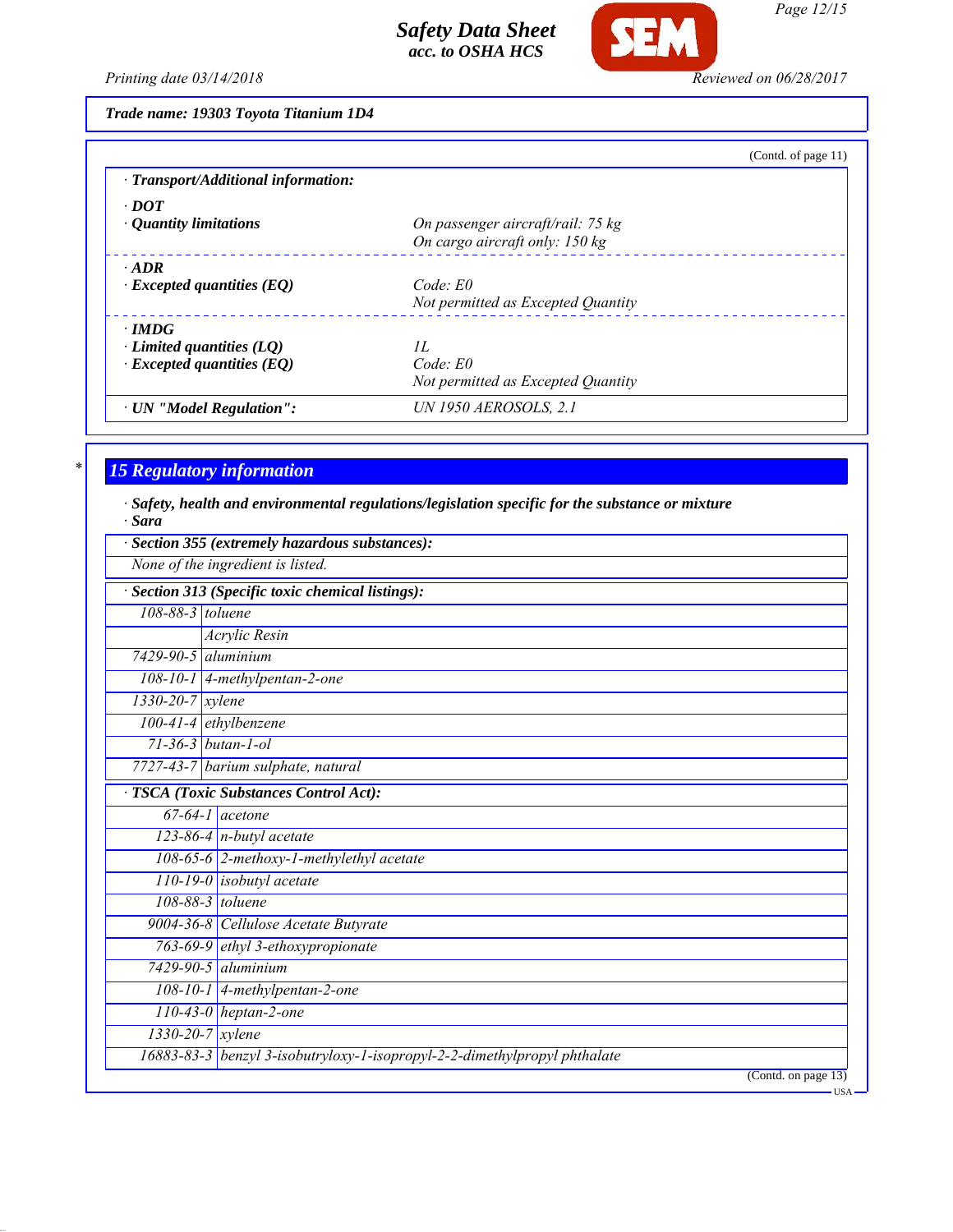

**SEM** 

*Page 13/15*

*Trade name: 19303 Toyota Titanium 1D4*

|                               |                                                                                                                                                                                                                        | (Contd. of page 12)   |  |
|-------------------------------|------------------------------------------------------------------------------------------------------------------------------------------------------------------------------------------------------------------------|-----------------------|--|
|                               | $100-41-4$ ethylbenzene                                                                                                                                                                                                |                       |  |
|                               | $71 - 36 - 3$ butan-1-ol                                                                                                                                                                                               |                       |  |
|                               | 41556-26-7 bis(1,2,2,6,6-Pentamethyl-4-piperidinyl) sebacate                                                                                                                                                           |                       |  |
|                               | 104810-48-2 poly(oxy-1,2-ethanediyl), a-[3-[3-(2H-benzotriazol-2-yl)-5-(1,1-dimethylethyl)-4-hydroxyphenyl]-<br>l-oxopropyl]-ω-hydroxy-                                                                                |                       |  |
|                               | 104810-47-1 poly(oxy-1,2-ethanediyl), a-[3-[3-(2H-benzotriazol-2-yl)-5-(1,1-dimethylethyl)-4-hydroxyphenyl]-<br>1-oxopropyl]-ω-[3-[3-(2H- benzotriazol-2-yl)-5-(1,1-dimethylethyl)-4-hydroxyphenyl]-1-<br>oxopropoxy]- |                       |  |
|                               | 82919-37-7 Methyl $(1,2,2,6,6,$ - pentamethyl-4-piperidinyl) sebacate                                                                                                                                                  |                       |  |
|                               | 25322-68-3 Polyethylene glycol                                                                                                                                                                                         |                       |  |
|                               | 1333-86-4 Carbon black                                                                                                                                                                                                 |                       |  |
|                               | 106-79-6 Dimethyl sebacate(Impurity)                                                                                                                                                                                   |                       |  |
|                               | $2403-89-6$ 4-Piperidinol, 1,2,2,6,6 pentamethyl- (Impurity)                                                                                                                                                           |                       |  |
|                               | 147-14-8 Phthalocyanine Blue                                                                                                                                                                                           |                       |  |
|                               | 7727-43-7 barium sulphate, natural                                                                                                                                                                                     |                       |  |
|                               | TSCA new (21st Century Act) (Substances not listed)                                                                                                                                                                    |                       |  |
|                               | 68476-86-8 Petroleum gases, liquefied, sweetened                                                                                                                                                                       |                       |  |
| · Proposition 65              |                                                                                                                                                                                                                        |                       |  |
|                               | <b>Chemicals known to cause cancer:</b>                                                                                                                                                                                |                       |  |
|                               | 108-10-1 $\vert$ 4-methylpentan-2-one                                                                                                                                                                                  |                       |  |
| $1330 - 20 - 7$ xylene        |                                                                                                                                                                                                                        |                       |  |
|                               | $100-41-4$ ethylbenzene                                                                                                                                                                                                |                       |  |
|                               | 1333-86-4 Carbon black                                                                                                                                                                                                 |                       |  |
|                               | · Chemicals known to cause reproductive toxicity for females:                                                                                                                                                          |                       |  |
|                               | None of the ingredients is listed.                                                                                                                                                                                     |                       |  |
|                               | Chemicals known to cause reproductive toxicity for males:                                                                                                                                                              |                       |  |
|                               | None of the ingredients is listed.                                                                                                                                                                                     |                       |  |
|                               | · Chemicals known to cause developmental toxicity:                                                                                                                                                                     |                       |  |
|                               | 108-88-3 toluene                                                                                                                                                                                                       |                       |  |
|                               | 108-10-1   4-methylpentan-2-one                                                                                                                                                                                        |                       |  |
|                               | · Cancerogenity categories                                                                                                                                                                                             |                       |  |
|                               | · EPA (Environmental Protection Agency)                                                                                                                                                                                |                       |  |
| $67-64-1$ acetone             |                                                                                                                                                                                                                        | Ι                     |  |
| 108-88-3 toluene              |                                                                                                                                                                                                                        | I                     |  |
|                               | 108-10-1 4-methylpentan-2-one                                                                                                                                                                                          | Ι                     |  |
| $1330 - 20 - 7$ <i>xylene</i> |                                                                                                                                                                                                                        | Ι                     |  |
|                               | $100-41-4$ ethylbenzene                                                                                                                                                                                                | $\overline{D}$        |  |
|                               | $71 - 36 - 3$ butan-1-ol                                                                                                                                                                                               | D                     |  |
|                               | 7727-43-7 barium sulphate, natural                                                                                                                                                                                     | D, CBD(inh), NL(oral) |  |
|                               | · TLV (Threshold Limit Value established by ACGIH)                                                                                                                                                                     |                       |  |
| $67-64-1$ acetone             |                                                                                                                                                                                                                        | A4                    |  |
| 108-88-3 toluene              |                                                                                                                                                                                                                        | A4                    |  |
|                               |                                                                                                                                                                                                                        | (Contd. on page 14)   |  |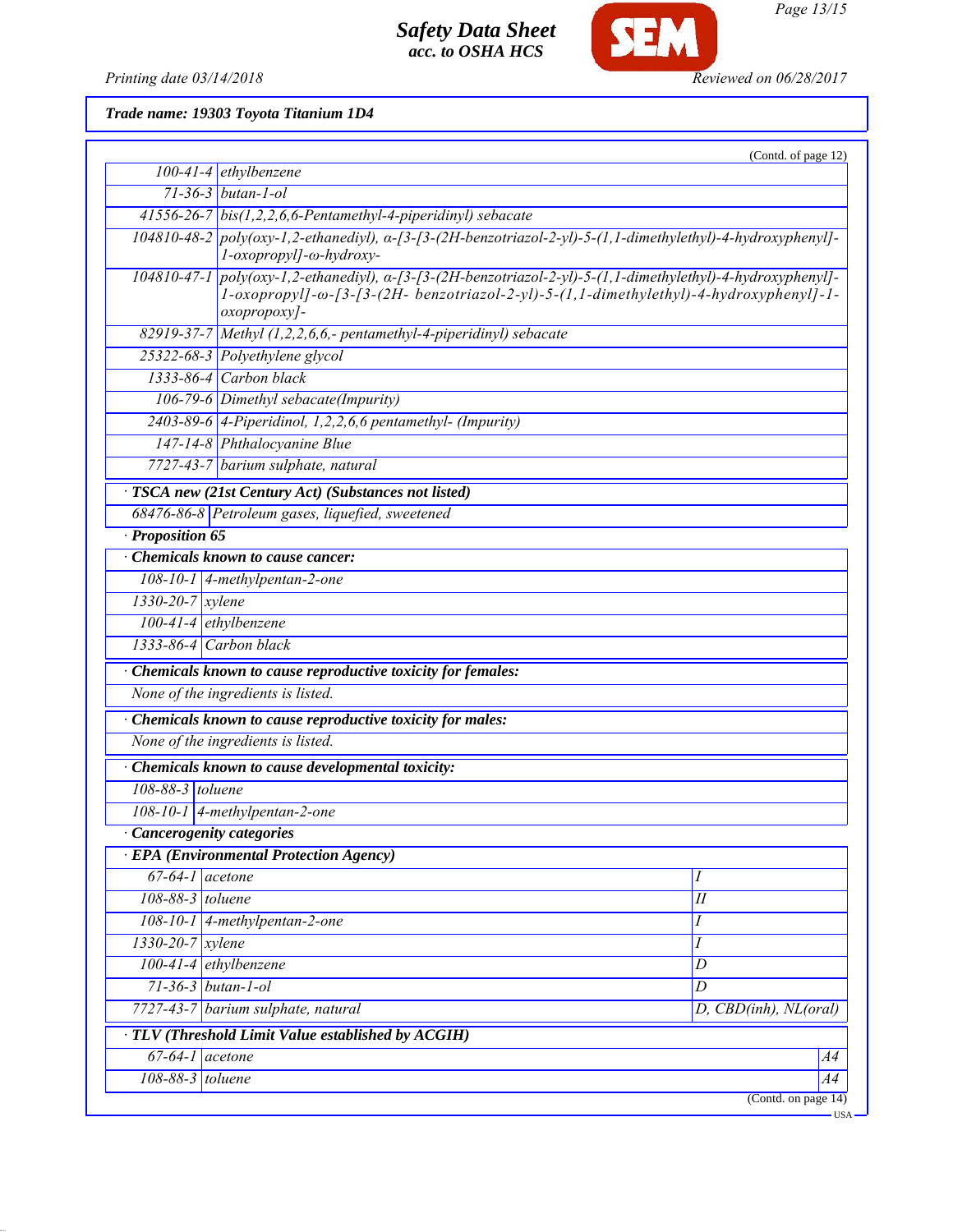

*Trade name: 19303 Toyota Titanium 1D4*

|                                                                    |                           | (Contd. of page 13) |  |
|--------------------------------------------------------------------|---------------------------|---------------------|--|
|                                                                    | $7429 - 90 - 5$ aluminium | A4                  |  |
| $1330 - 20 - 7$ xylene                                             |                           | A4                  |  |
|                                                                    | $100-41-4$ ethylbenzene   | A <sub>3</sub>      |  |
|                                                                    | $1333-86-4$ Carbon black  | A4                  |  |
| · NIOSH-Ca (National Institute for Occupational Safety and Health) |                           |                     |  |
|                                                                    | $1333-86-4$ Carbon black  |                     |  |

*· GHS label elements The product is classified and labeled according to the Globally Harmonized System (GHS). · Hazard pictograms*



*· Signal word Danger*

*· Hazard-determining components of labeling: acetone toluene 4-methylpentan-2-one n-butyl acetate · Hazard statements H222 Extremely flammable aerosol. H280 Contains gas under pressure; may explode if heated. H319 Causes serious eye irritation. H351 Suspected of causing cancer. H361 Suspected of damaging fertility or the unborn child. H336 May cause drowsiness or dizziness. H373 May cause damage to organs through prolonged or repeated exposure. · Precautionary statements P201 Obtain special instructions before use. P202 Do not handle until all safety precautions have been read and understood. P210 Keep away from heat/sparks/open flames/hot surfaces. - No smoking. P211 Do not spray on an open flame or other ignition source. P251 Pressurized container: Do not pierce or burn, even after use. P260 Do not breathe dust/fume/gas/mist/vapors/spray. P264 Wash thoroughly after handling. P271 Use only outdoors or in a well-ventilated area. P280 Wear protective gloves/protective clothing/eye protection/face protection. P304+P340 IF INHALED: Remove person to fresh air and keep comfortable for breathing. P305+P351+P338 If in eyes: Rinse cautiously with water for several minutes. Remove contact lenses, if present and easy to do. Continue rinsing. P308+P313 IF exposed or concerned: Get medical advice/attention. P312 Call a poison center/doctor if you feel unwell. P314 Get medical advice/attention if you feel unwell. P337+P313 If eye irritation persists: Get medical advice/attention. P403+P233 Store in a well-ventilated place. Keep container tightly closed. P405 Store locked up. P410+P403 Protect from sunlight. Store in a well-ventilated place. P410+P412 Protect from sunlight. Do not expose to temperatures exceeding 50°C/122°F.* (Contd. on page 15)

 $-<sub>USA</sub>$